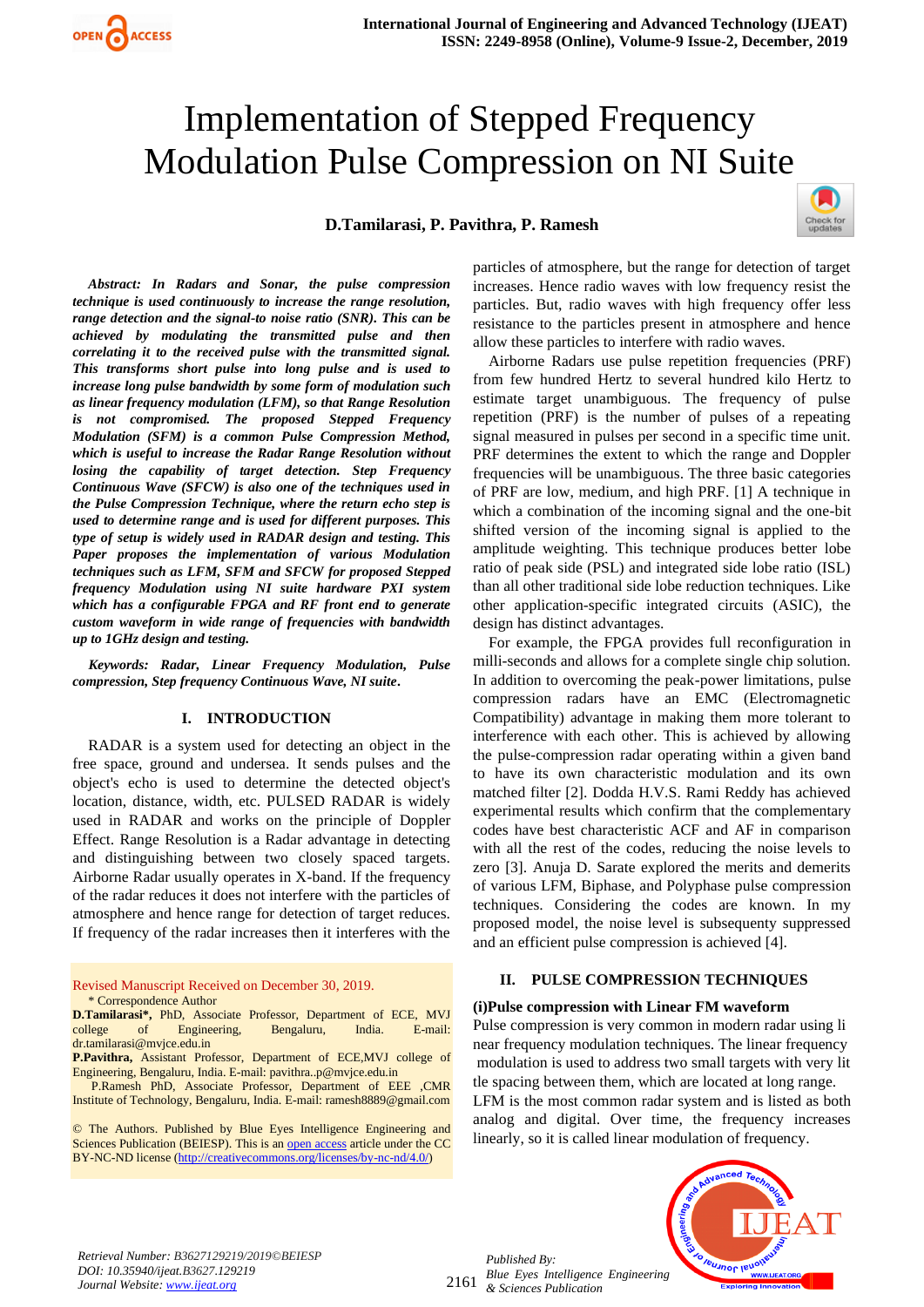To achieve broad operating bandwidth, Linear Frequency Modulation is used. The LFM waveform simulation is conducted for different specifications. The LFM signal is generated and correlated with the same complex conjugate, simulating the corresponding filter response. In any case, the length of the pulse is 20 μs. Simulations are performed for the variation of bandwidth from 100 MHz to 250 MHz. Pulse compression is very popular in modern radar using linear frequency modulation techniques. The linear frequency modulation is used to solve two small targets with very small separation between them, which are located at long range. Due to good range resolution and sensitivity to Doppler, LFM is the most common radar waveform. Through analog and digital techniques, LFM waveform generation schemes are named. Over time, the frequency increases linearly, so it is called linear modulation of frequency.

To achieve broad operating bandwidth, Linear Frequency Modulation is used. Figure 1 shows that the LFM signal is a type of signal that varies the frequency of the transmitted signal over the TP pulse length. Changing the frequency from low to high is called "up-chirp" or similar upsweep, it is called "down-chirp" to change the frequency from high to low. The LFM waveform simulation is conducted for different specifications. The LFM signal is generated and correlated with the same complex conjugate, simulating the corresponding filter response. In any case, the duration of the pulse is 20 μs. Simulations are conducted for the difference of bandwidth from 100 MHz to 250 MHz. You may modify those characteristics of the waveform to create a linear FM pulse waveform, including sample rate, single pulse length, pulse repeat frequency, sweep range, sweep direction (up or down), corresponding to and and decreasing instantaneous frequency .



**Figure 1 A Linear frequency modulated pulse**

S will which the pulse waveform's amplitude Modulation. The shell may be Gaussian or rectangular and it is expressed using equation1 and 2.

## **(ii)Equation of LFM**

$$
Y = \cos (2 (ft + (k/2) t^2) + j \sin (2 (ft + (k/2) t^2)) \dots \dots \dots \dots (1)
$$

Where,

 $f$  = frequency (Hz)

$$
k = \text{constant} = \frac{f1 - f0}{2 \times \tau} \dots \dots \dots \dots (2)
$$

*t*=time period (sec)  $\tau$  = pulse width

## **(iii)Proposed Stepped Frequency Modulation**

Radar technology is now rapidly developing, with Step Freq uency Continuous Wave (SFCW) ,which determines the modulation of amplitude of the pulse waveform. This is also one of the methods used in the Pulse Compression Method, using the returning echo step in this method to evaluate distance and use it for different purposes. Stepped-frequency CW radar is basically a discrete version of FMCW that measures the frequency domain channel with N equally spaced in frequency CW measurements. At interfaces between materials with different dielectric constants, major radar reflection occurs. This results in reflections that the receiving antenna hears. For example, we obtain radar data sampled in the frequency domain using a hand held CW-SF radar device. The data consists of the values of I (in phase) and Q (quadrature) corresponding to the real and imaginary portions of the time-varying radar signal of a discrete Fourier transform (DFT). The SFCW in which it consists of frequency signal consisting of several steps continuously at a given time, as the name implies CW radar continuously broadcast radar waveform. Discrete Fourier Transform (DCT) is the most fundamental part of SFCW as the frequency is transmitted discreetly.The SFC wave analyzing and designing requires some important parameters those are: Pulse Repetition Frequency (PRF), numpulse. Pulse width (PW), some Matlab inbuilt commands and variables to develop SFCW code to analyze the wave forms and its mathematical equation is represented using equation.3.

## **(iv) Equation for Proposed Step Frequency CW**

*Y = cos (2 (fo+ ( n∆f) t) + j sin (2 (fo+ ( n∆f)t)………… (3)*

Where,

 $f_{\text{0}=\text{Initial frequency}}$  $\Delta f$  = constant frequency step change  $n =$  Number of pulses  $t =$  time period

## **(v)Pulse compression with Stepped FM waveform**

The Stepped Frequency Waves are also a popular pulse compression technique, like the Linear Frequency Modulation (LFM) wave. Increasing the Radar Range Resolution without losing the capability of target detection in this technique is beneficial. This technique is particularly suitable for obtaining high-range resolution in a radar system that has limited instant bandwidth but a large tuneable bandwidth and allows the transmission of waveforms with extremely wide overall bandwidth without the use of expensive hardware necessary to support wide instantaneous bandwidth. "Stepped LFM is the LFM wave in which frequency increased from pulse to pulse in steps with constant frequency step (Delta 'f ')" as shown in Figure2and its corresponding time domain and frequency response of LFM is given as shown in Figure 3 and 4.

2162 *Published By: Blue Eyes Intelligence Engineering & Sciences Publication* 



*Retrieval Number: B3627129219/2019©BEIESP DOI: 10.35940/ijeat.B3627.129219 Journal Website[: www.ijeat.org](http://www.ijeat.org/)*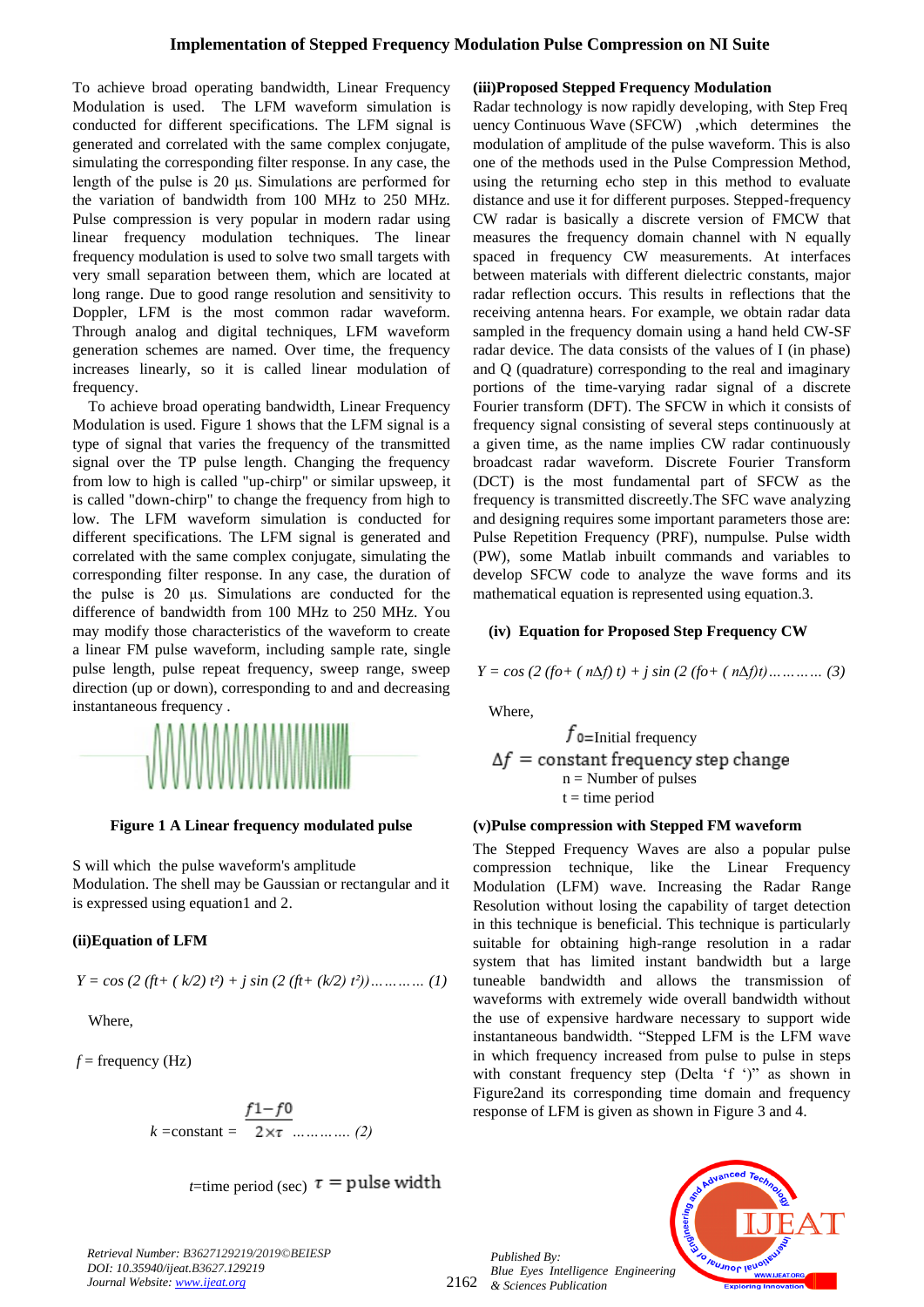

The Stepped LFM wave splits the full band width into a series of N pulses of pulse width(tow), duration (Tr) and each pulse has same band width, a large band width is achieved and its mathematically denoted using mathematical equation given in equation 4.In this technique, constant steps (delta f) are generated between the centre frequencies of consecutive pulses. Initial pulse has a frequency of ' 0 ' and is a DC pulse with the numpluses property set to 1, the frequency of the narrowband pulse increases by the frequency phase property value every time we use step. The waveform is generated after applying FFT processing to the received frequency samples and modulation occurs in pulses instead of within the pulses. Scope resolution is the resolution of 2 small targets positioned on the long range with very little distance between them on the same bearing, high-range target resolution measurements provide more data about the target and provide more accurate target measurements. Some important parameters used to define and design the Stepped LFM wave are:Sample rate, pulse width, Pulse repetition frequency(PRF)Frequency step, number of steps, numsamples, numpulses.



**Figure 2 Stepped FM waveform (vi) Equation of Stepped FM** 

 $Y = cos(2 \quad (ft+(k/2) t^2) + j sin(2 \quad (ft+(k/2) t^2)) \dots$ *(4)*  $f(i-1)-f(i)$ Where, *k = ………….. (4)*

 $\tau$  = pulse width  $f = \text{frequency}$  *t* = time period

## **III. SIMULATION RESULTS**

Simulation results of LFM,SF-CW with time domain and frequency domain is shown in Figure 5 to Figure 11.



**Figure 3 Time domain response of LFM**



**Figure 4 Frequency domain response LFM**



**Figure 5 NI Suite representation of LFM**







**Figure 7 Frequency domain response SF-CW**



**Figure 8 NI Suite representation of SF-CW**

2163 *Published By: Blue Eyes Intelligence Engineering & Sciences Publication* 



*Retrieval Number: B3627129219/2019©BEIESP DOI: 10.35940/ijeat.B3627.129219 Journal Website[: www.ijeat.org](http://www.ijeat.org/)*